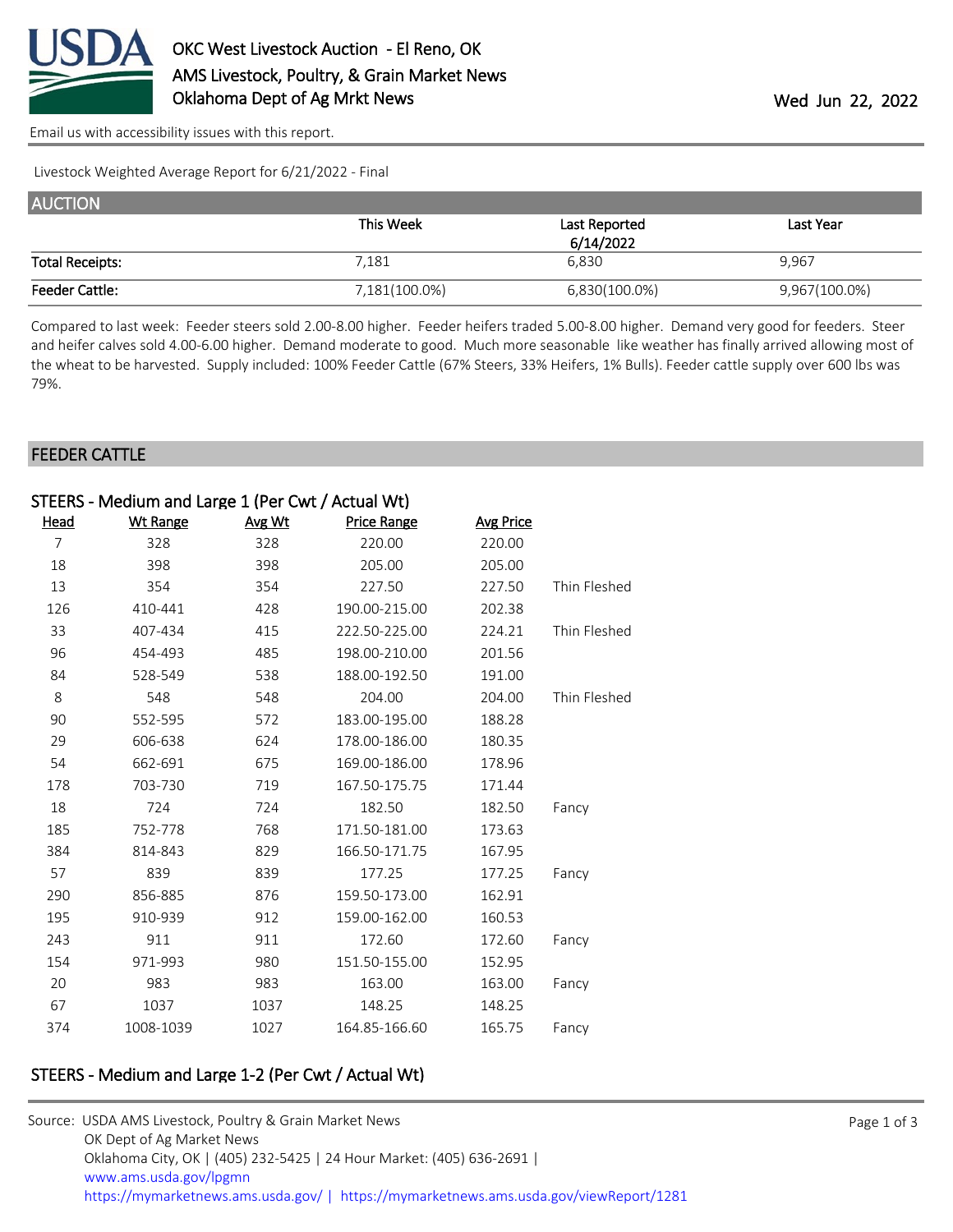

# OKC West Livestock Auction - El Reno, OK AMS Livestock, Poultry, & Grain Market News Oklahoma Dept of Ag Mrkt News Wed Jun 22, 2022

[Email us with accessibility issues with this report.](mailto:mars@ams.usda.gov?subject=508%20issue)

| Head | <u>Wt Range</u> | Avg Wt | <b>Price Range</b> | <b>Avg Price</b> |
|------|-----------------|--------|--------------------|------------------|
| 34   | 481-491         | 487    | 190.00-197.50      | 193.05           |
| 25   | 506-522         | 517    | 180.00-184.00      | 182.75           |
| 62   | 556-582         | 569    | 170.00-175.00      | 172.51           |
| 70   | 612             | 612    | 173.00             | 173.00           |
| 167  | 662-692         | 673    | 160.00-172.50      | 168.24           |
| 117  | 717-743         | 722    | 160.00-165.50      | 164.39           |
| 161  | 752-797         | 773    | 160.00-165.50      | 162.46           |
| 350  | 800-845         | 824    | 157.00-163.50      | 159.33           |
| 71   | 873-882         | 875    | 158.00-159.50      | 159.20           |
| 5    | 900             | 900    | 145.00             | 145.00           |

# STEERS - Medium and Large 2 (Per Cwt / Actual Wt)

| Head | Wt Range | Avg Wt | Price Range   | Avg Price |
|------|----------|--------|---------------|-----------|
| 14   | 440      | 440    | 179.00        | 179.00    |
| 33   | 461-492  | 479    | 167.00-177.50 | 171.29    |
| 20   | 562      | 562    | 152.00        | 152.00    |
| 24   | 619-628  | 626    | 160.00-167.00 | 161.73    |
| 38   | 875      | 875    | 154.00        | 154.00    |

#### HEIFERS - Medium and Large 1 (Per Cwt / Actual Wt)

| <b>Head</b> | <b>Wt Range</b> | Avg Wt | <b>Price Range</b> | <b>Avg Price</b> |       |
|-------------|-----------------|--------|--------------------|------------------|-------|
| 11          | 397             | 397    | 188.00             | 188.00           |       |
| 54          | 408-449         | 435    | 185.00-195.00      | 186.91           |       |
| 90          | 457-492         | 470    | 166.00-176.00      | 169.72           |       |
| 62          | 528-545         | 540    | 167.00-170.00      | 169.05           |       |
| 106         | 550-598         | 575    | 158.00-175.00      | 167.88           |       |
| 51          | 610-643         | 630    | 159.00-166.00      | 161.41           |       |
| 105         | 653-695         | 670    | 169.00-172.50      | 170.35           |       |
| 508         | 702-748         | 734    | 156.00-168.25      | 161.39           |       |
| 139         | 773-788         | 783    | 148.00-154.50      | 151.65           |       |
| 57          | 840             | 840    | 148.75             | 148.75           |       |
| 116         | 855-857         | 856    | 150.20-152.50      | 151.37           |       |
| 248         | 923-926         | 925    | 146.00-150.50      | 149.40           |       |
| 4           | 950             | 950    | 138.50             | 138.50           |       |
| 22          | 1006            | 1006   | 155.00             | 155.00           | Fancy |
|             |                 |        |                    |                  |       |

### HEIFERS - Medium and Large 1-2 (Per Cwt / Actual Wt) Head Wt Range Avg Wt Price Range Avg Price 370-391 377 171.00-172.00 171.33 417 417 162.00 162.00

492 492 176.00 176.00